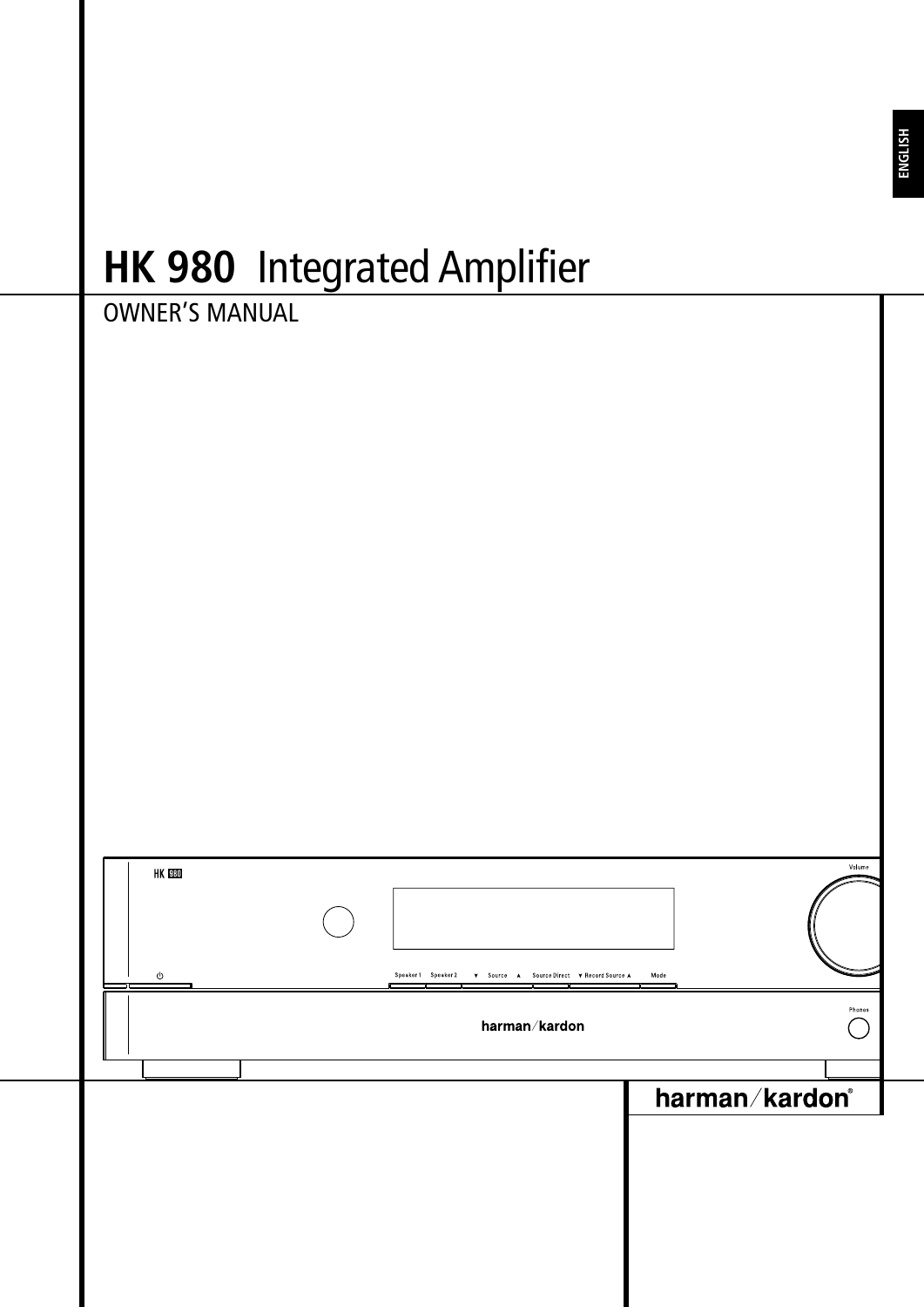# **Table of Contents**

- **3** Introduction
- **4** Connections
- **5** Controls and Functions
- **6** Remote Control
- **7** Operating Instructions
- **7** Troubleshooting
- **8** Specifications



Jurjen Amsterdam Harman Consumer Group International 12/07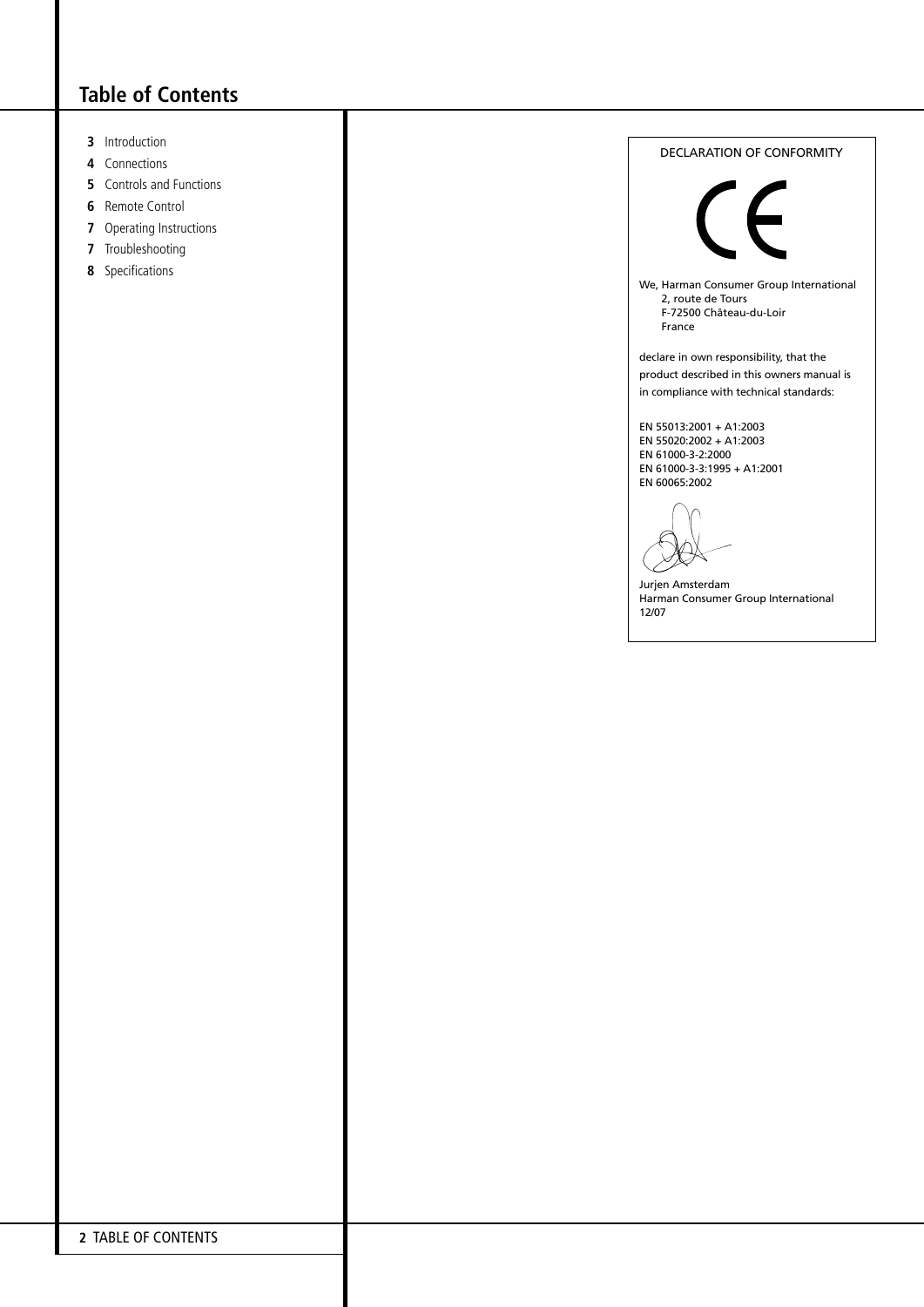**Congratulations** on your choice of the Harman Kardon HK 980 Integrated Amplifier.

In order to obtain the best performance from this integrated amplifier, please be sure to read this owner's manual and use your integrated amplifier only in accordance with its instructions.

The special features of this unit include:

#### **HCC**

#### **(High Instantaneous Current Capability)**

The amplifier sections react rapidly to musical transients, providing the instantaneous current necessary to precisely drive and control nearly any loudspeaker system.

#### **Ultrawide Bandwidth**

The bandwidth of this unit is exceptionally wide and is independent of negative feedback. This improves transient accuracy and phase linearity.

#### **Low Negative Feedback**

This unit has been designed to have low distortion and wide bandwidth without high negative feedback. This further improves its dynamic accuracy.

#### **Discrete Component Circuitry**

In order to achieve the above goals, all discrete electronic circuitry has been employed. No available integrated circuits could provide this high level of performance.

#### **Sophisticated Electronic Protection Circuitry**

 Harman Kardon's unique protection circuitry guards the amplifier from short circuit or damaged speakers and wires, without impairing sound quality by the use of current limiting or output relays.

### **General instructions**

#### **Always Use at 230V AC**

This unit is designed for operation with 230V AC. Use only domestic AC outlets. Connecting the unit to an outlet supplying a higher voltage may create a fire hazard.

#### **Handle the Power Cord Gently**

Do not disconnect the plug from the AC outlet by pulling the cord; always pull the plug itself. Pulling the cord may damage it. If you do not intend to use your unit for any considerable length of time, turn the unit off completely by taking the power cord out of the AC wall outlet. Do not place furniture or other heavy objects on the cord, and try to avoid dropping heavy objects on it. Also do not tie a knot in the power cord. Not only may the cord be damaged, it can also cause a short circuit with a consequent fire hazard.

#### **Place of installation**

Place the unit on a firm and level surface. Avoid installing your unit under the following conditions:

- Moist or humid places.
- Places exposed to direct sunlight or **close to heating equipment.**
- Extremely cold locations.
- Places subject to excessive vibration **or dust.**
- Poorly ventilated places.

Provide sufficient ventilation, do not block ventilation openings.

Do not obstruct the ventilation slots on the top surface of the unit by placing objects on them. Otherwise, the temperature inside the unit may rise, possibly affecting its long-term reliability.

To ensure sufficient ventilation, the product should be placed in an open area with free air flow.

Do not place a CD player or other equipment on top of the amplifier.

Do not expose the amplifier to dripping or splashing. Do not place objects filled with liquids, such as vases, on or near the amplifier.

#### **Moving the Unit**

Before moving the unit, be sure to pull out the power cord from the AC outlet and disconnect the interconnection cords with other units.

#### **Do Not Open the Cabinet**

To prevent shock hazard, do not tamper with internal components for inspection or maintenance. Harman Kardon does not guarantee against performance degradation resulting from any modification. If water, a hairpin or wire accidentally enters the unit, immediately pull the plug from the AC outlet to prevent shock and consult an authorized Harman Kardon service station. If you use the unit under this condition, it may cause a fire shock hazard.

#### **Cleaning**

If the unit gets dirty, wipe it with a soft dry cloth. If necessary, wipe it with a soft cloth dampened with mild soapy water and then with a dry cloth. Never use benzene, thinner, alcohol or other volatile agents, and avoid spraying an insecticide near the unit.

#### **Warning Signs**

If you detect an abnormal smell or smoke, immediately turn the amplifier off and unplug the power cord. Contact your dealer or nearest Harman Kardon service center.

#### **Packaging**

Save all packing material. It is essential for shipping, should you move, or in the event the unit ever needs repair.



**CAUTION** 



The lightning flash with arrowhead<br>symbol, within an equilateral triangle, is<br>intended to alert the user to the presence<br>of uninsulated "dangerous voltage" within<br>the product's enclosure that may be of<br>sufficient magnitude of electric shock to persons

The exclamation point within an<br>equilateral triangle is intended to alert<br>the user to the presence of important operating and maintenance (servicing)<br>instructions in the literature<br>accompanying the appliance.

WARNING: TO REDUCE THE RISK OF FIRE OR ELECTRIC SHOCK, DO NOT EXPOSE THIS APPLIANCE TO RAIN OR MOISTURE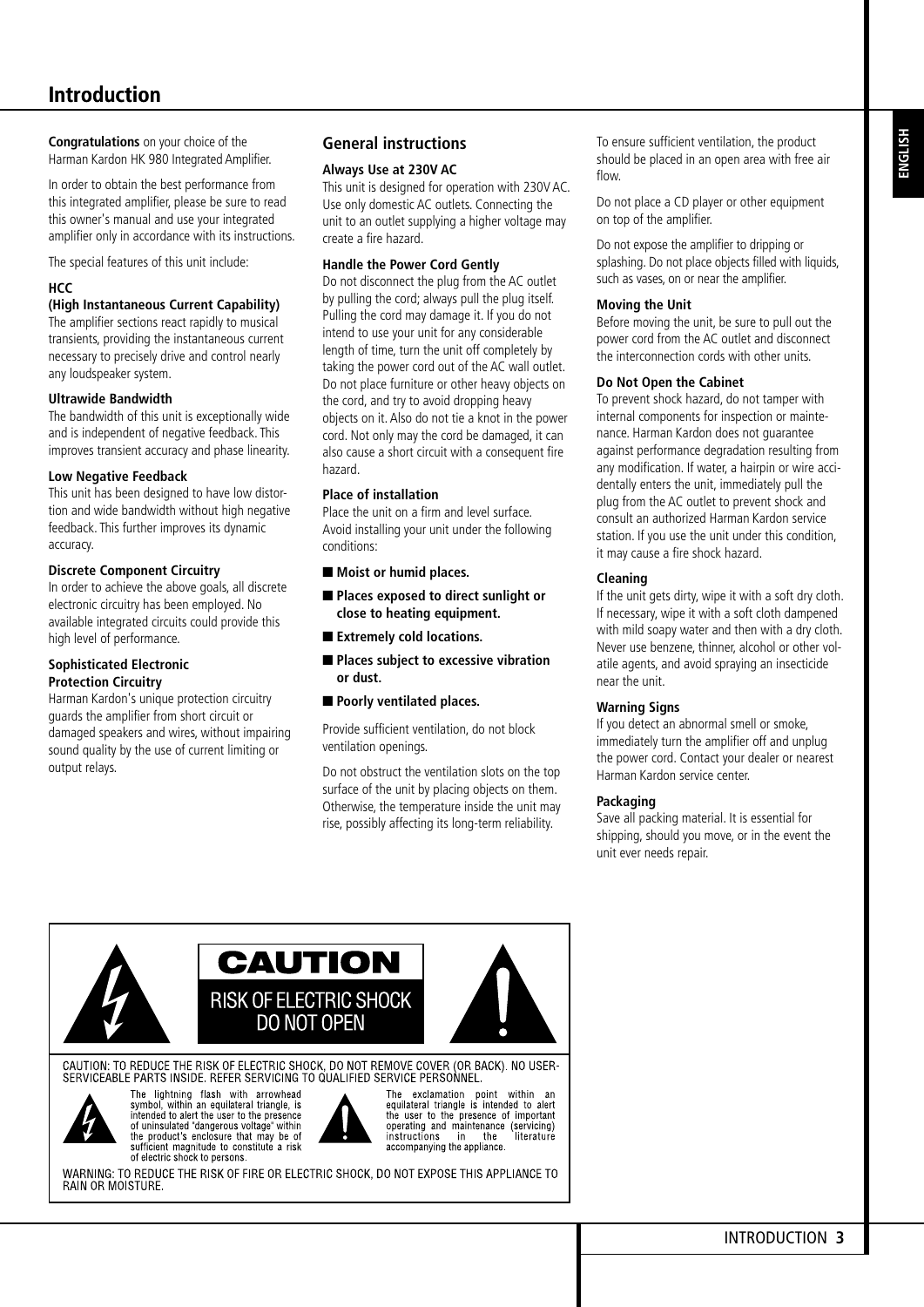## **Connections**



#### **Connecting Other Components**

- 1. Make sure your amplifier and other components are turned off.
- 2. Connect each component's Output/Play jacks to the corresponding Input jacks on the back of your amplifier and, if available, the component's Input/Record jacks to the Output jacks of the HK 980. Use the white, black or gray plugs to connect Left channel jacks; use the red plugs for Right channel jacks.
- 3. A record player with MM cartridge must be connected to the Phono Input jacks and a separate ground wire to the ground terminal screw above.

#### **Wired Remote Control**

To control your amplifier with an external infrared remote sensor, connect the wire from the remote sensor to the REMOTE IN jack on the back panel. Or, if another stereo component has a built-in infrared remote sensor and a Remote Output jack, it may be possible to connect this jack to the REMOTE IN jack of your amplifier. All Harman Kardon products with »Remote In« and »Remote Out« jacks are compatible with one another, except for the Citation 22, 24 and 25. Other manufacturers' remote sensors and components may not be compatible, but it will not hurt to experiment. A second wire may be used to connect your amplifier's REMOTE OUT jack to the Remote Input of another stereo component.

Continue this process to include additional components (if compatible).

#### **Connecting Speakers**

1. For best performance, use high quality speaker cables. However, ordinary copper wire can be used if the gauge meets the following requirements:

| Wire            | Min.             |  |
|-----------------|------------------|--|
| Length          | <b>Diameter</b>  |  |
| Up to 2.5 meter | $1 \text{ mm}$   |  |
| Up to 4 meter   | $1.25$ mm        |  |
| Up to 6 meter   | $1.6 \text{ mm}$ |  |
| Above 6 meter   | $2 - 2.5$ mm     |  |

2. Avoid rolling excess wire with or near signal **interconnects** 

#### **External Power Amplifiers**

For applications where higher power is desired, connect the Pre-Out Jacks to the Main In Jacks of an external power amplifier.

**IMPORTANT:** When connecting two pairs of speakers, determine the impedance of each pair by looking on the back of the speakers, in your owner's manual, or by contacting your dealer or manufacturer.

#### **You can listen to two pairs of speakers at the same time ONLY if the impedance of EACH speaker is NOT LESS THAN 8 Ohms.**

**WARNING:** Do not play sets of speakers simultaneously except as recommended above. Amplifier may overheat.

#### **AC Power**

Plug the cord into a 230 VAC wall socket.

Power indicator will light up to indicate power ON. To completely disconnect the power input, the main plug must be disconnected from the mains.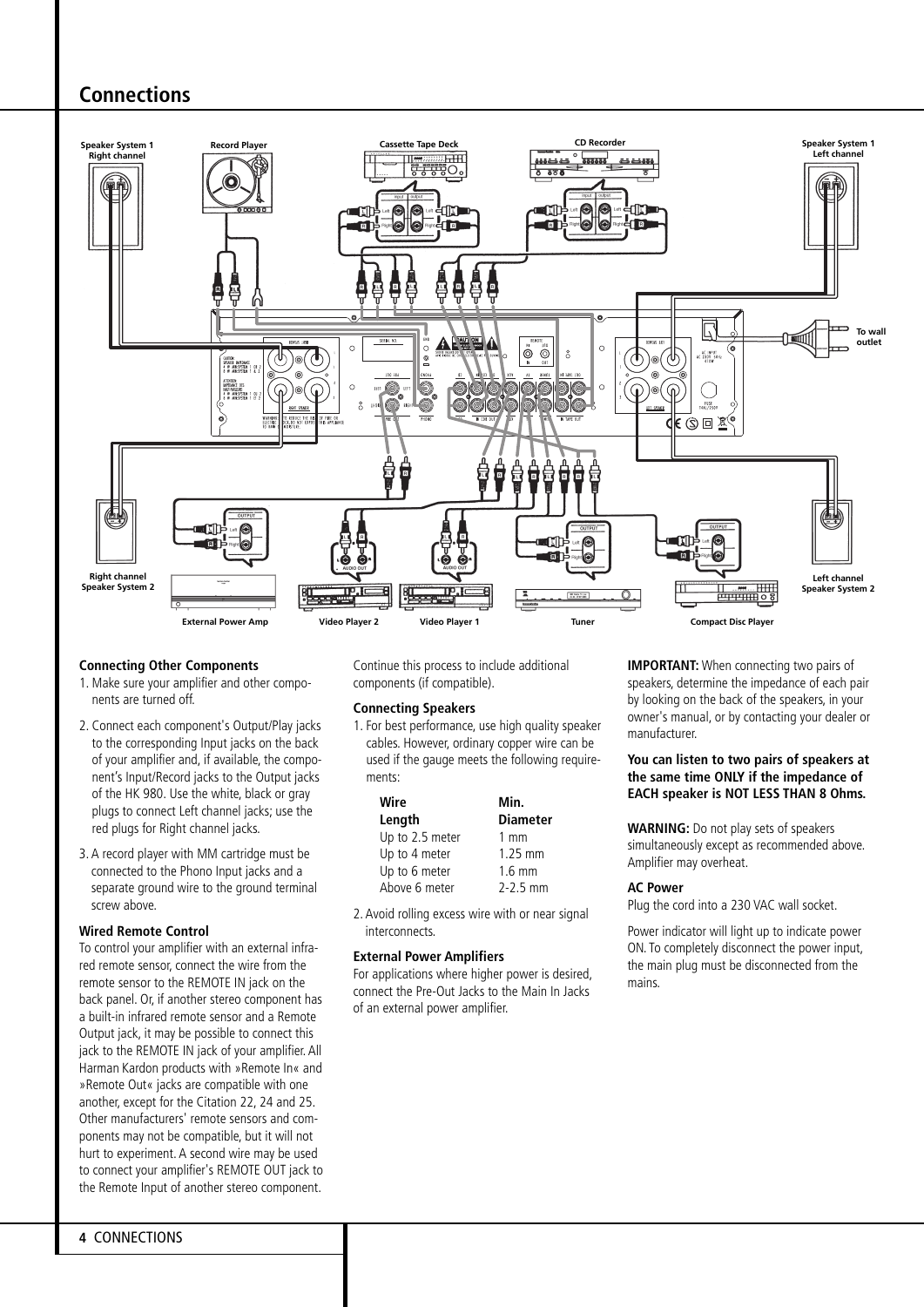

**1 Power Indicator:** This LED will illuminate in amber when the unit is in the Standby mode to signal that the unit is ready to be turned on. When the unit is in operation, the indicator will turn blue.

**2 System Power Control:** Press this button to turn on the HK 980; press it again to turn the unit off (to Standby). Note that the **Power Indicator** 1 next to the switch will turn blue when the unit is on.

**3** Speaker 1/2 Selectors: Press to select speaker pair 1 or 2, or both, or neither (headphone output only).

**4** Input Source Selector: Select desired input source for listening by press-ing the "Input Source" button repeatedly (on the left will select downwards, right upwards) until the display for the desired source is illuminated.

**5** Record Source Selector: Select desired source for recording to device connected to the rear panel Tape and CDR Out sockets by pressing the "Record Source" button repeatedly until the display for the desired source is illuminated.

**6** Source Direct: Press to bypass tone control circuitry.

7 **Mode Button:** Press this button to make changes to the bass, treble and balance settings.

**8** Headphone Jack: Plug in headphones if desired. With both "Speaker 1" and "2" selectors in the Off position, output is supplied only to headphones.

**9** Volume Control: Turn to raise or lower output volume.

**<sup>1</sup>0 Main Information Display:** This display delivers messages and status indications to help you operate the receiver.

**11 Remote Sensor Window:** The sensor behind this window receives infrared signals from the remote control. Aim the remote at this area and do not block or cover it unless an external remote sensor is installed.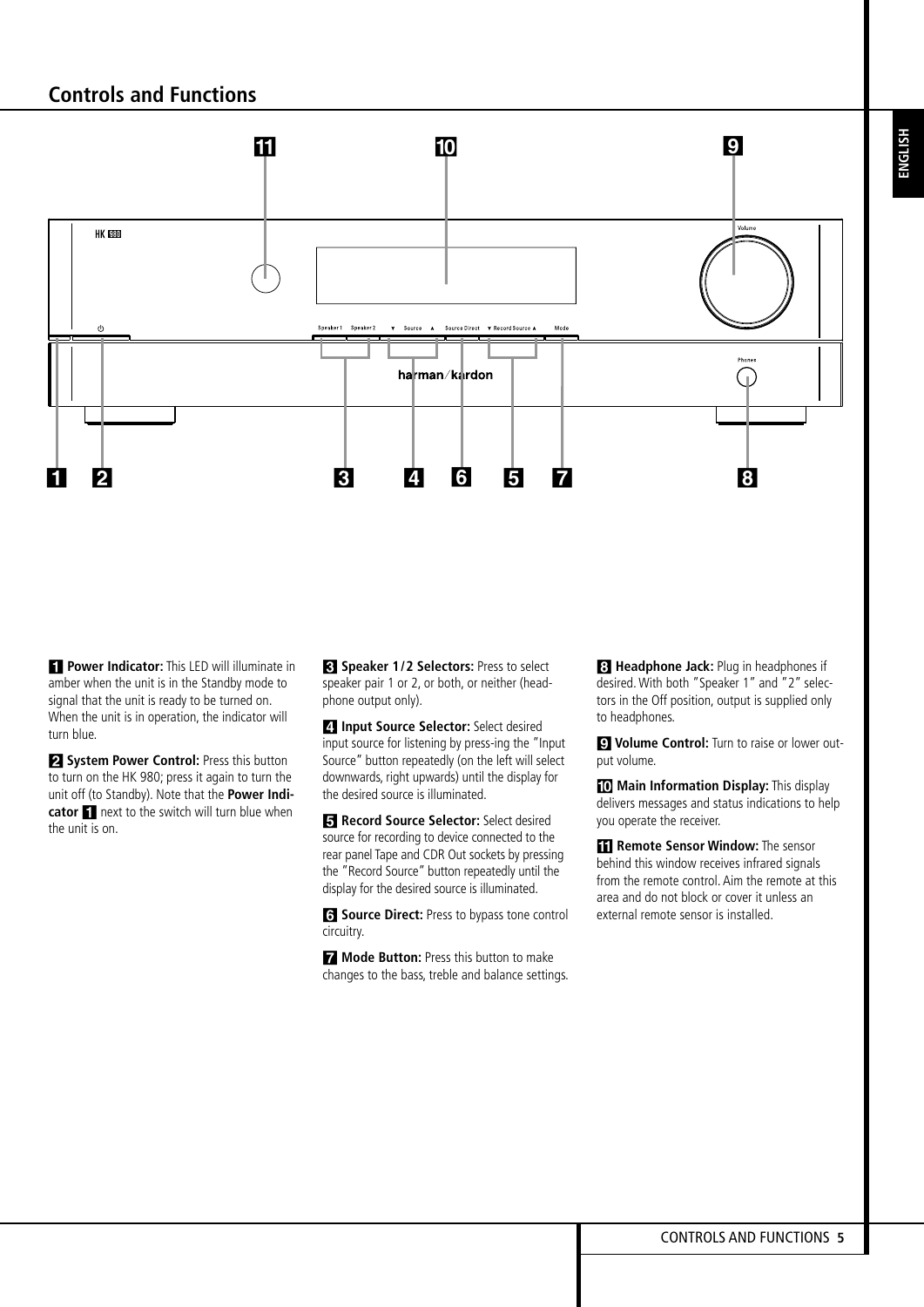### **Remote Control**

#### **Independent Remote Control**

The system remote of the HK 980 can control the amplifier and compatible Tuners, CD Players and CD Recorders. The remote In jack of units without an integrated IR receiver must be connected to the amplifier's remote control output jack so that the system remote control can operate them.

The Function Table below will show all functions of the HK 980 and external devices that can be controlled by the HK 980 remote.

#### **Important Notes:**

- To remote control a tuner, CD Recorder or CD Player, the appropriate input ("TUNER", "CDR" or "CD") must have been selected with the source buttons of the remote control (selecting on the front panel is not sufficient).
- Note that DVD players or tape decks cannot be controlled by the remote.
- To control a compatible CD Recorder "CDR" must be selected as input and the drive to be controlled (CDP or CDR) must be selected appropriately with the "CDP SELECT" or "CDR SELECT" buttons.

#### **Operating Conditions**

The control unit operates effectively within a distance of 7 meters and an angle of 30° from the amplifier. Using the control near fluorescent lights may shorten this range, as will any dust or dirt that accumulates on the front of the remote control or the remote sensor area of the amplifier. Also avoid blocking the line of sight between amplifier and remote.

The control unit is powered by two AA batteries, included with your amplifier. When you replace weak batteries, replace both at the same time. When the remote is to be unused for an extended period, remove the batteries to prevent damage from corrosion.

### **Remote button functions**

| <b>Button</b>                 | <b>HK 980</b>  | <b>CD Player</b>    | <b>Tuner</b>       |
|-------------------------------|----------------|---------------------|--------------------|
| ON                            | Power On       |                     |                    |
| <b>OFF</b>                    | Power Off      | Power Off           | Power Off          |
| <b>Tuner</b>                  | Select Tuner   |                     | Power On           |
| Phono                         | Select Phono   |                     |                    |
| TV                            | Select TV      |                     |                    |
| <b>Tape</b>                   | Select Tape    |                     |                    |
| Aux                           | Select Aux     |                     |                    |
| CD                            | Select CD      | Power On            |                    |
| Volume +                      | Volume Up      |                     | $\overline{a}$     |
| <b>CDR</b>                    | Select CDR     |                     |                    |
| $10+$                         | $\overline{a}$ | Current Track +10   | $\overline{a}$     |
| Mode                          | Select Mode    |                     |                    |
| Folder +                      |                | Next Folder         |                    |
| $10-$                         |                | Current Track -10   |                    |
| Volume -                      | Volume Down    |                     |                    |
| Folder -                      |                | Previous Folder     |                    |
| Previous $\blacktriangleleft$ | $\overline{a}$ | Skip Previous       |                    |
| Play/Pause                    |                | Play/Pause          |                    |
| Next <b>&gt;</b>              | $\overline{a}$ | Skip Next           | $\overline{a}$     |
| Search $\blacktriangleleft$   |                | Fast Reverse        |                    |
| ■ Stop                        |                | Stop                |                    |
| Search $\blacktriangleright$  |                | Fast Forward        |                    |
| Open/Close                    |                | Open/Close          |                    |
| Scroll +                      | $\overline{a}$ |                     | Tuning Up          |
| Repeat                        | $\overline{a}$ | Repeat Play         |                    |
| Random                        | $\overline{a}$ | Random Play         |                    |
| Scroll -                      | $\overline{a}$ |                     | <b>Tuning Down</b> |
| 0 ~ 9 (Numeric Keys)          | $\overline{a}$ | <b>Track Select</b> | Preset Select      |
| Auto                          |                |                     | Auto Tune          |
| <b>FM Mode</b>                |                |                     | FM Mode Select     |
| <b>RDS</b>                    |                | $\overline{a}$      | RDS Display Select |
| <b>Mute</b>                   | Mute Sound     |                     |                    |
| <b>Band</b>                   |                | $\overline{a}$      | <b>Band Select</b> |
| <b>Select</b>                 | $\overline{a}$ | $\overline{a}$      | Tune Mode Select   |

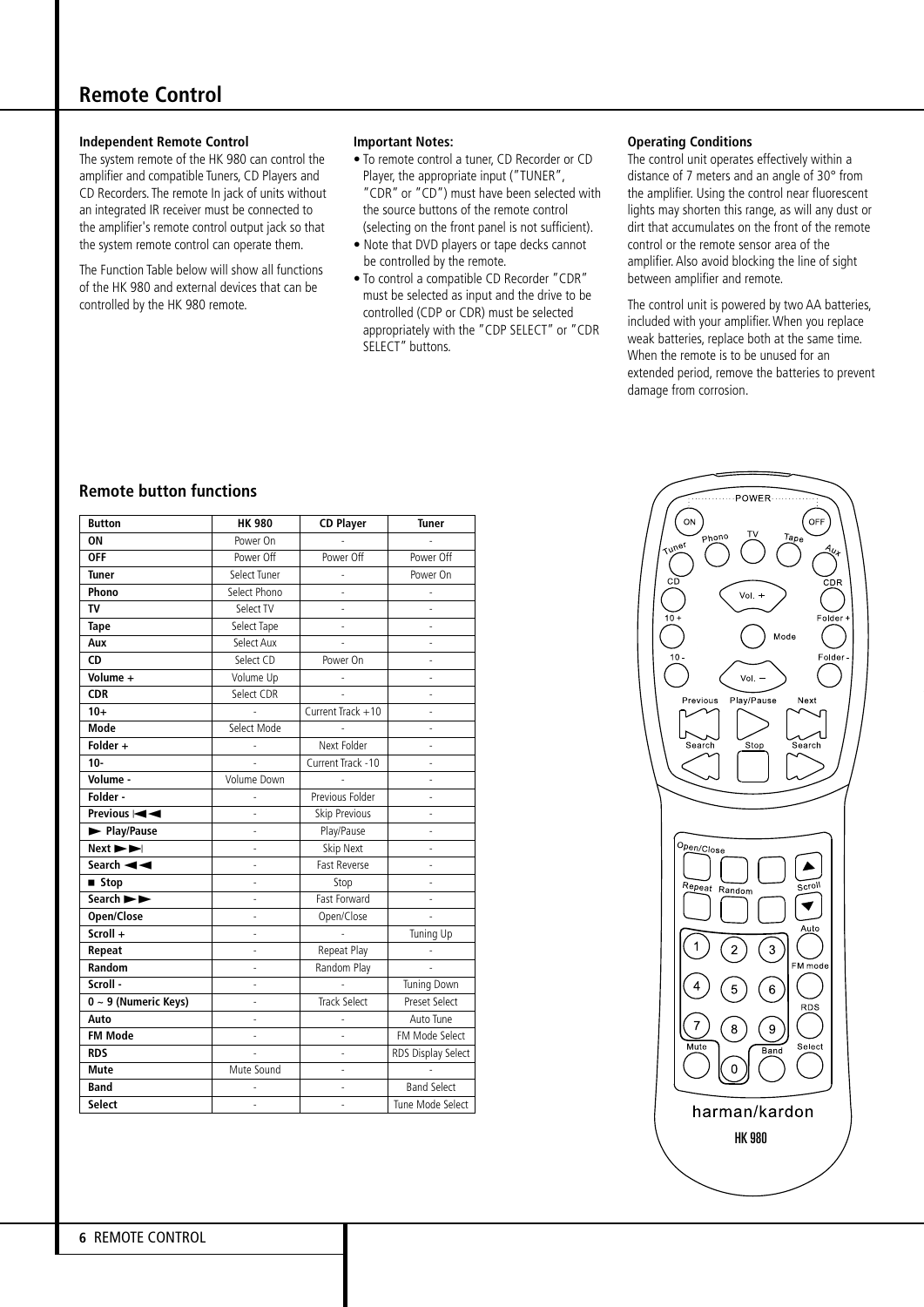**ENGLISH**

### **Listening to your CD player, tape deck, tuner or other source**

- 1. Turn Volume control to minimum level and press the flat Power switch to turn on the amplifier. The power indicator lights blue and the protection circuitry checks for short circuit or other problems for a few seconds before sound output.
- 2. Press "Speaker 1" to hear loudspeakers connected to the rear Speakers 1 terminals. Press "Speaker 2" to hear loudspeakers connected to the rear Speakers 2 terminals. Press both to hear both speaker pairs at once. To listen to headphones only, press to turn off any active speaker pair.
- 3. Select desired source for listening by pressing the front panel Source up or down repeatedly until the name of the source is shown in the Main Information Display or by pressing the desired Source button on the remote control.
- 4. Begin playing the desired source.
- 5. Adjust the Volume control to the desired level.

6. Adjust Bass, Treble and Balance controls as desired (the Source Direct function must be turned off). To adjust the bass level, press the Mode Button twice so that the Main Information Display shows **BASS DdB**. By turning the Volume Button to the right, the bass level will increase, turning the Volume Button left will decrease the bass level.

Once the desired bass level has been set, press the Mode Button to set the requested level for the treble. The Main Information Display will show TREBLE DdB. By turning the Volume Button to the right, the treble level will increase, turning the Volume Button left will decrease the treble level.

Once the desired treble level has been set, press the Mode Button to set the requested level for the balance. The Main Information Display will show BALANCE **D**. By turning the Volume Button to the right, the balance will move to the right speaker, turning the Volume Button left will move the balance to the left speaker.

Press the Mode Button again to return the the normal volume indication.

7. Press "Source Direct" until the the Main Information Display shows DIRECT ON to bypass the tone control to ensure purest

sound performance. Press again to turn the bypass function off and to make the tone and balance controls function again.

### **Making a recording**

You may record any source to tape or to CD-R or to both simultaneously. You may also connect a second tape deck to the CDR inputs and outputs to record from tape to tape (in either direction).

To select the desired source for recording (this can be a different source than the one being listened to), press the Record Source Selector up or down button on the front panel repeatedly until the indicator for the name of the source to be recorded is shown in the Main Information Display.

NOTE: The record output signal is taken directly from the program source and is unaffected by the Volume, Bass, Treble or Balance controls.

### **Important Notes:**

- The functions "Source Direct" and "Record Source" can be selected on the front panel only, not from the remote control.
- 3-head cassette decks with monitoring function can be connected to "Tape" or "CDR" connectors too, but their monitoring function cannot be used.

# **Troubleshooting**

This unit is designed for trouble-free operation; most problems users encounter are due to operating errors. So if you have a problem, first check this list for a possible solution. If the problem persists, consult your authorized Harman Kardon service center.

| If the problem is<br>No lights illuminate when power cord is plugged into AC outlet. | Make sure that<br>• The unit is plugged into a live outlet.                                                                                                                                                                                                                                                                                                     |  |  |
|--------------------------------------------------------------------------------------|-----------------------------------------------------------------------------------------------------------------------------------------------------------------------------------------------------------------------------------------------------------------------------------------------------------------------------------------------------------------|--|--|
| No sound is heard.                                                                   | • Speaker switches corresponding to the desired speakers are pressed.<br>• Correct source button has been pressed.                                                                                                                                                                                                                                              |  |  |
|                                                                                      | • Volume is turned up.<br>• Speaker wires are connected properly.<br>• Hook-up wires to source component are connected properly.                                                                                                                                                                                                                                |  |  |
| Sound is not heard from the speaker system on one side.                              | • The speaker wires and connection wires are connected correctly.<br>• Set the balance setting to 0                                                                                                                                                                                                                                                             |  |  |
| When listening to stereo sound, the left and right sounds are reversed.              | • The speaker wires are connected correctly.<br>• The wires between components are connected correctly.                                                                                                                                                                                                                                                         |  |  |
| Intermittent or continuous buzzing or hissing.                                       | • The unit is away from fluorescent lights, TV, motors and other electrical appliances.                                                                                                                                                                                                                                                                         |  |  |
| The remote control and front panel controls don't appear to work.                    | • Disconnect the AC line cord from the wall socket, wait 5 minutes and then re-connect it.                                                                                                                                                                                                                                                                      |  |  |
| Humming noise when listening to LP                                                   | • Ground wire from record player has been connected to ground terminal on amplifier.<br>• Cable from record player is away from power cords and speaker cables.<br>. Record player is not to close to speakers.<br>• Record player is on stable surface.<br>• Cable from record player is connected to the Phono jacks.<br>. The phono cartridge is MM, not MC. |  |  |
| Howl or ringing when listening to LP.                                                |                                                                                                                                                                                                                                                                                                                                                                 |  |  |
| Low sound level when listening to LP.                                                |                                                                                                                                                                                                                                                                                                                                                                 |  |  |